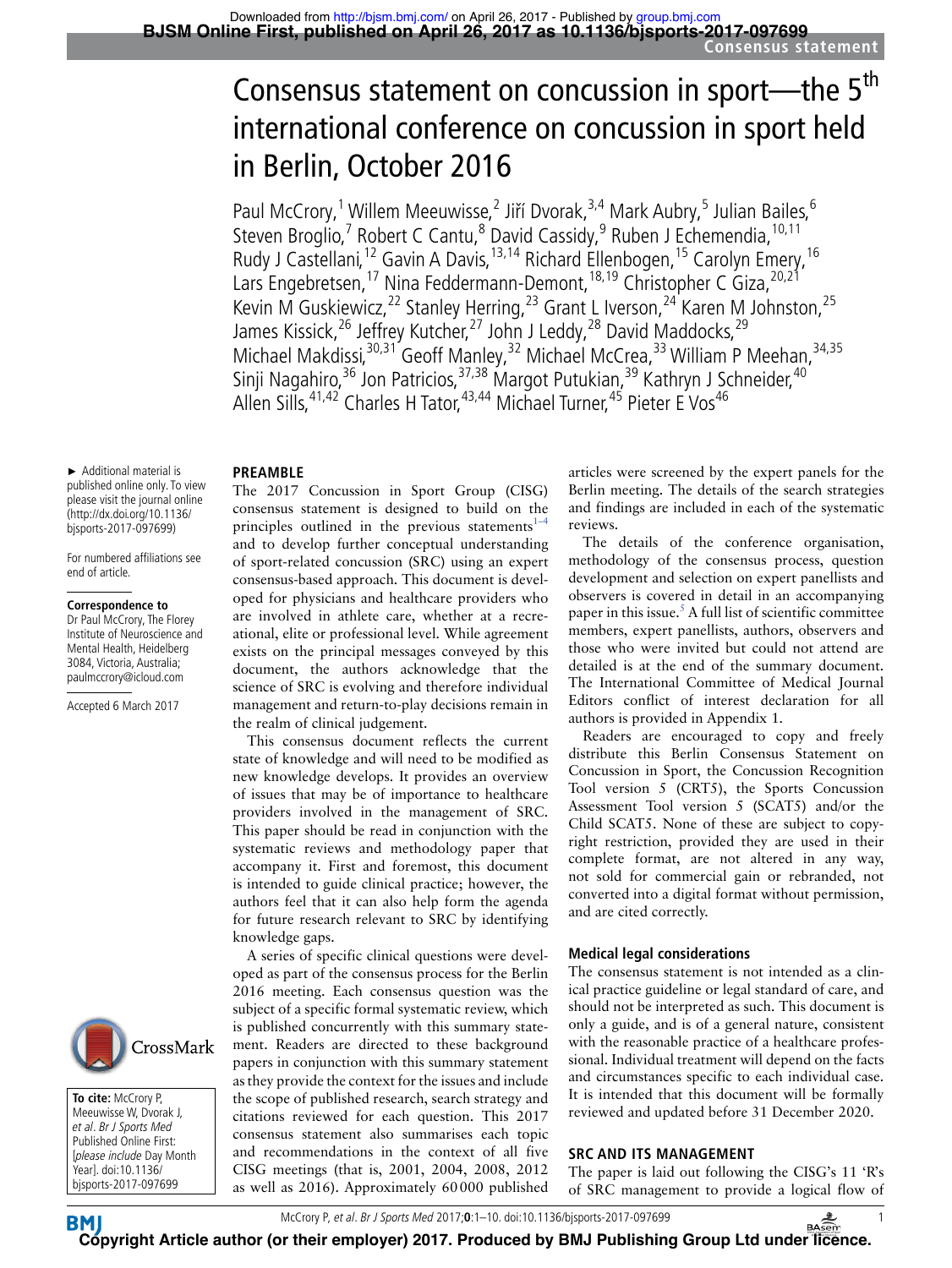clinical concussion management. *The new material recommendations determined at the Berlin 2016 meeting are italicised*, and any background material or unchanged recommendations from previous meetings are in normal text.

The sections are: Recognise; Remove; Re-evaluate; Rest; Rehabilitation; Refer; Recover; Return to sport; Reconsider; Residual effects and sequelae; Risk reduction.

# **Recognise**

# What is the definition of SRC?

In the broadest clinical sense, SRC is often defined as representing the immediate and transient symptoms of traumatic brain injury (TBI). Such operational definitions, however, do not give any insights into the underlying processes through which the brain is impaired, nor do they distinguish different grades of severity, nor reflect newer insights into the persistence of symptoms and/ or abnormalities on specific investigational modalities. This issue is clouded not only by the lack of data, but also by confusion in definition and terminology. Often the term mild traumatic brain injury (mTBI) is used interchangeably with concussion; however, this term is similarly vague and not based on validated criteria in this context.

One key unresolved issue is whether concussion is part of a TBI spectrum associated with lesser degrees of diffuse structural change than are seen in severe TBI, or whether the concussive injury is the result of reversible physiological changes. The term concussion, while useful, is imprecise, and because disparate author groups define the term differently, comparison between studies is problematic. In spite of these problems, the CISG has provided a consistent definition of SRC since 2000.<sup>[1](#page-8-0)</sup>

The Berlin expert panel modified the previous CISG definition as follows:

*Sport related concussion is a traumatic brain injury induced by biomechanical forces. Several common features that may be utilised in clinically defining the nature of a concussive head injury include:*

- ► *SRC may be caused either by a direct blow to the head, face, neck or elsewhere on the body with an impulsive force transmitted to the head.*
- ► *SRC typically results in the rapid onset of short-lived impairment of neurological function that resolves spontaneously. However, in some cases, signs and symptoms evolve over a number of minutes to hours.*
- ► *SRC may result in neuropathological changes, but the acute clinical signs and symptoms largely reflect a functional disturbance rather than a structural injury and, as such, no abnormality is seen on standard structural neuroimaging studies.*
- ► *SRC results in a range of clinical signs and symptoms that may or may not involve loss of consciousness. Resolution of the clinical and cognitive features typically follows a sequential course. However, in some cases symptoms may be prolonged.*

*The clinical signs and symptoms cannot be explained by drug, alcohol, or medication use, other injuries (such as cervical injuries, peripheral vestibular dysfunction, etc) or other comorbidities (eg, psychological factors or coexisting medical conditions).*

# Do the published biomechanical studies inform us about the definition of SRC?

Many studies have reported head-impact-exposure patterns for specific sports—for example, American football, ice hockey and Australian football. Those studies report head-impact characteristics including frequency, head kinematics, head-impact location, and injury outcome. In these studies, the use of instrumented helmets has provided information on head-impact exposures, although there remains some debate about the accuracy and precision of the head kinematic measurements. To quantify head impacts, studies have used helmet-based systems, mouthguard/headband/skin sensors and videometric studies; however, reported mean peak linear and rotational acceleration values in concussed players vary considerably.

*Although current helmet-based measurement devices may provide useful information for collision sports, these systems do not yet provide data for other (non-collision) sports, limiting the value of this approach. Furthermore, accelerations detected by a sensor or video-based systems do not necessarily reflect the impact to the brain itself, and values identified vary considerably between studies. The use of helmet-based or other sensor systems to clinically diagnose or assess SRC cannot be supported at this time.*

### Sideline evaluation

It is important to note that SRC is an evolving injury in the acute phase, with rapidly changing clinical signs and symptoms, which may reflect the underlying physiological injury in the brain. SRC is considered to be among the most complex injuries in sports medicine to diagnose, assess and manage. The majority of SRCs occur without loss of consciousness or frank neurological signs. At present, there is no perfect diagnostic test or marker that clinicians can rely on for an immediate diagnosis of SRC in the sporting environment. Because of this evolving process, it is not possible to rule out SRC when an injury event occurs associated with a transient neurological symptom. In all suspected cases of concussion, the individual should be removed from the playing field and assessed by a physician or licensed healthcare provider as discussed below.

Sideline evaluation of cognitive function is an essential component in the assessment of this injury. Brief neuropsychological (NP) test batteries that assess attention and memory function have been shown to be practical and effective. Such tests include the SCAT5, which incorporates the Maddocks' questions<sup>67</sup> and the Standardised Assessment of Concussion (SAC).  $8-10$  It is worth noting that standard orientation questions (eg, time, place, person) are unreliable in the sporting situation when compared with memory assessment.<sup>711</sup> It is recognised, however, that abbreviated testing paradigms are designed for rapid SRC screening on the sidelines and are not meant to replace a comprehensive neurological evaluation; nor should they be used as a standalone tool for the ongoing management of SRC.

A key concept in sideline assessment is the rapid screening for a suspected SRC, rather than the definitive diagnosis of head injury. Players manifesting clear on-field signs of SRC (eg, loss of consciousness, tonic posturing, balance disturbance) should immediately be removed from sporting participation. Players with a suspected SRC following a significant head impact or with symptoms can proceed to sideline screening using appropriate assessment tools—for example, SCAT5. Both groups can then proceed to a more thorough diagnostic evaluation, which should be performed in a distraction-free environment (eg, locker room, medical room) rather than on the sideline.

In cases where the physician may have been concerned about a possible concussion, but after the sideline assessment (including additional information from the athlete, the assessment itself and/or inspection of videotape of the incident) concussion is no longer suspected, then the physician can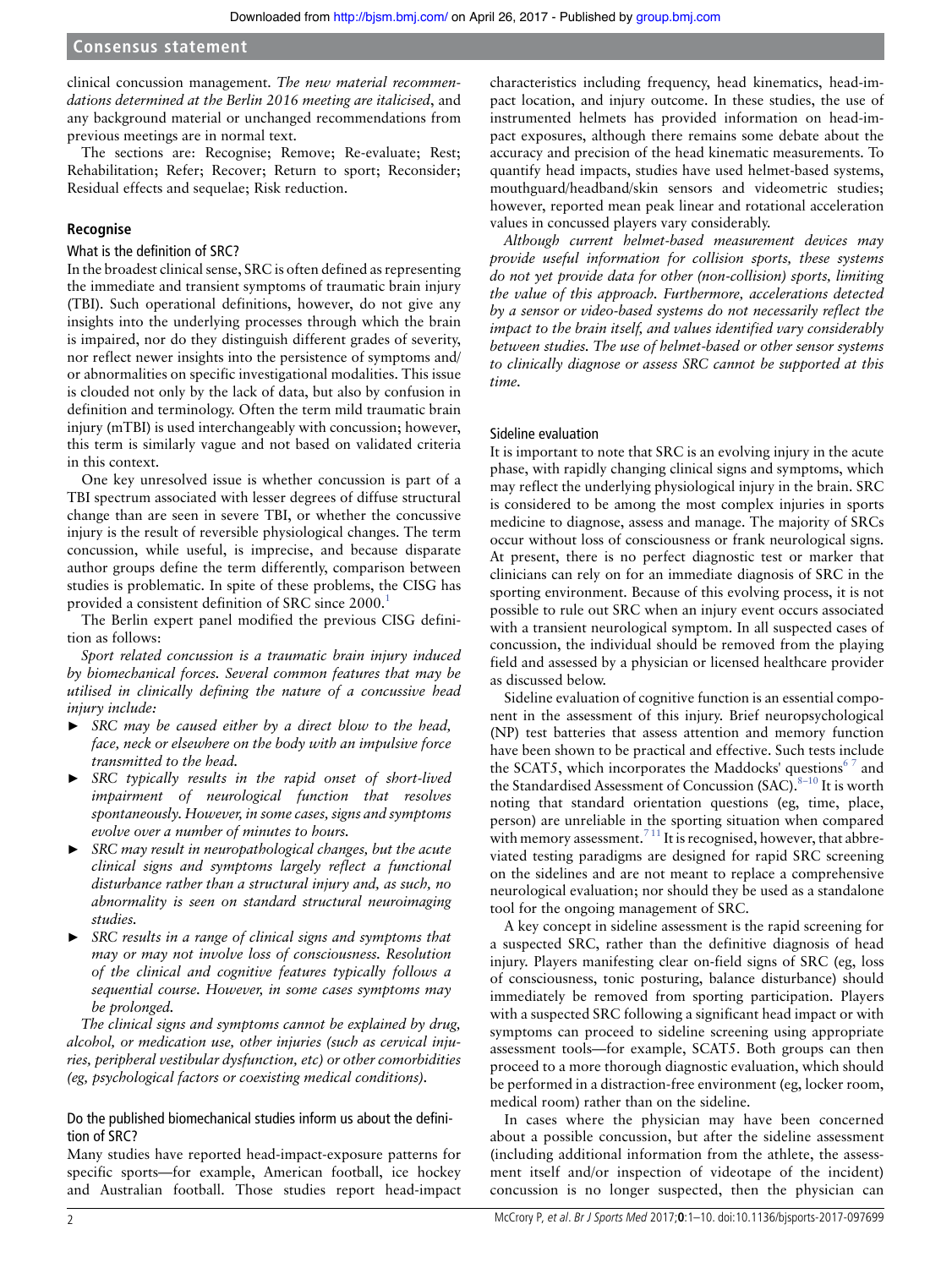<span id="page-2-0"></span>

| Table 1<br>Graduated return-to-sport (RTS) strategy |                             |                                                                                       |                                                                      |  |  |
|-----------------------------------------------------|-----------------------------|---------------------------------------------------------------------------------------|----------------------------------------------------------------------|--|--|
| Stage                                               | Aim                         | Activity                                                                              | Goal of each step                                                    |  |  |
|                                                     | Symptom-limited activity    | Daily activities that do not provoke symptoms                                         | Gradual reintroduction of work/school activities                     |  |  |
| $\overline{2}$                                      | Light aerobic exercise      | Walking or stationary cycling at slow to medium pace. No resistance training          | Increase heart rate                                                  |  |  |
| 3                                                   | Sport-specific exercise     | Running or skating drills. No head impact activities                                  | Add movement                                                         |  |  |
| $\overline{4}$                                      | Non-contact training drills | Harder training drills, eg, passing drills. May start progressive resistance training | Exercise, coordination and increased thinking                        |  |  |
| 5                                                   | Full contact practice       | Following medical clearance, participate in normal training activities                | Restore confidence and assess functional skills by<br>coaching staff |  |  |
| 6                                                   | Return to sport             | Normal game play                                                                      |                                                                      |  |  |

NOTE: An initial period of 24–48 hours of both relative physical rest and cognitive rest is recommended before beginning the RTS progression.

There should be at least 24 hours (or longer) for each step of the progression. If any symptoms worsen during exercise, the athlete should go back to the previous step.

Resistance training should be added only in the later stages (stage 3 or 4 at the earliest). If symptoms are persistent (eg, more than 10-14 days in adults or more than 1 month in children), the athlete should be referred to a healthcare professional who is an expert in the management of concussion.

determine the disposition and timing of return to play for that athlete.

We acknowledge that many contact sports are played at a fast pace in a disorganised environment, where the view of on-field incidents is often obscured and the symptoms of SRC are diverse, all of which adds to the challenge of the medical assessment of suspected SRC. Furthermore, evolving and delayed-onset symptoms of SRC are well documented and highlight the need to consider follow-up serial evaluation after a suspected SRC regardless of a negative sideline screening test or normal early evaluation.

*The recognition of suspected SRC is therefore best approached using multidimensional testing guided via expert consensus. The SCAT5 currently represents the most well-established and rigorously developed instrument available for sideline assessment. There is published support for using the SCAT and Child SCAT in the evaluation of SRC. The SCAT is useful immediately after injury in differentiating concussed from non-concussed athletes, but its utility appears to decrease significantly 3–5 days after injury. The symptom checklist, however, does demonstrate clinical utility in tracking recovery. Baseline testing may be useful, but is not necessary for interpreting post-injury scores. If used, clinicians must strive to replicate baseline testing conditions. Additional domains that may add to the clinical utility of the SCAT tool include clinical reaction time, gait/balance assessment, video-observable signs and oculomotor screening.*

*The addition of sideline video review offers a promising approach to improving identification and evaluation of significant head-impact events, and a serial SRC evaluation process appears to be important to detect delayed-onset SRC. Other tools show promise as sideline screening tests but require adequately powered diagnostic accuracy studies that enrol a representative sample of athletes with suspected SRC. Collaboration between sporting codes to rationalise multimodal diagnostic sideline protocols may help facilitate more efficient application and monitoring. Current evidence does not support the use of impact sensor systems for real-time SRC screening.*

#### Symptoms and signs of acute SRC

Recognising and evaluating SRC in the adult athlete on the field is a challenging responsibility for the healthcare provider. Performing this task often involves a rapid assessment in the midst of competition with a time constraint and the athlete eager to play. A standardised objective assessment of injury that excludes more serious injury is critical in determining disposition decisions for the athlete. The sideline evaluation is based on recognition of injury, assessment of symptoms, cognitive and cranial nerve function, and balance. Serial assessments are often necessary. Because SRC is often an evolving injury, and signs

and symptoms may be delayed, erring on the side of caution (ie, keeping an athlete out of participation when there is any suspicion of injury) is important.

The diagnosis of acute SRC involves the assessment of a range of domains including clinical symptoms, physical signs, cognitive impairment, neurobehavioral features and sleep/wake disturbance. Furthermore, a detailed concussion history is an important part of the evaluation both in the injured athlete and when conducting a pre-participation examination.

The suspected diagnosis of SRC can include one or more of the following clinical domains:

- a. Symptoms: somatic (eg, headache), cognitive (eg, feeling like in a fog) and/or emotional symptoms (eg, lability)
- b. Physical signs (eg, loss of consciousness, amnesia, neurological deficit)
- c. Balance impairment (eg, gait unsteadiness)
- d. Behavioural changes (eg, irritability)
- e. Cognitive impairment (eg, slowed reaction times)
- f. Sleep/wake disturbance (eg, somnolence, drowsiness)

If symptoms or signs in any one or more of the clinical domains are present, an SRC should be suspected and the appropriate management strategy instituted. It is important to note, however, that these symptoms and signs also happen to be non-specific to concussion, so their presence simply prompts the inclusion of concussion in a differential diagnosis for further evaluation, but the symptom is not itself diagnostic of concussion.

#### **Remove**

When a player shows any symptoms or signs of an SRC:

- a. The player should be evaluated by a physician or other licensed healthcare provider on site using standard emergency management principles, and particular attention should be given to excluding a cervical spine injury.
- b. The appropriate disposition of the player must be determined by the treating healthcare provider in a timely manner. If no healthcare provider is available, the player should be safely removed from practice or play and urgent referral to a physician arranged.
- c. Once the first aid issues are addressed, an assessment of the concussive injury should be made using the SCAT5 or other sideline assessment tools.
- d. The player should not be left alone after the injury, and serial monitoring for deterioration is essential over the initial few hours after injury.
- e. A player with diagnosed SRC should not be allowed to return to play on the day of injury.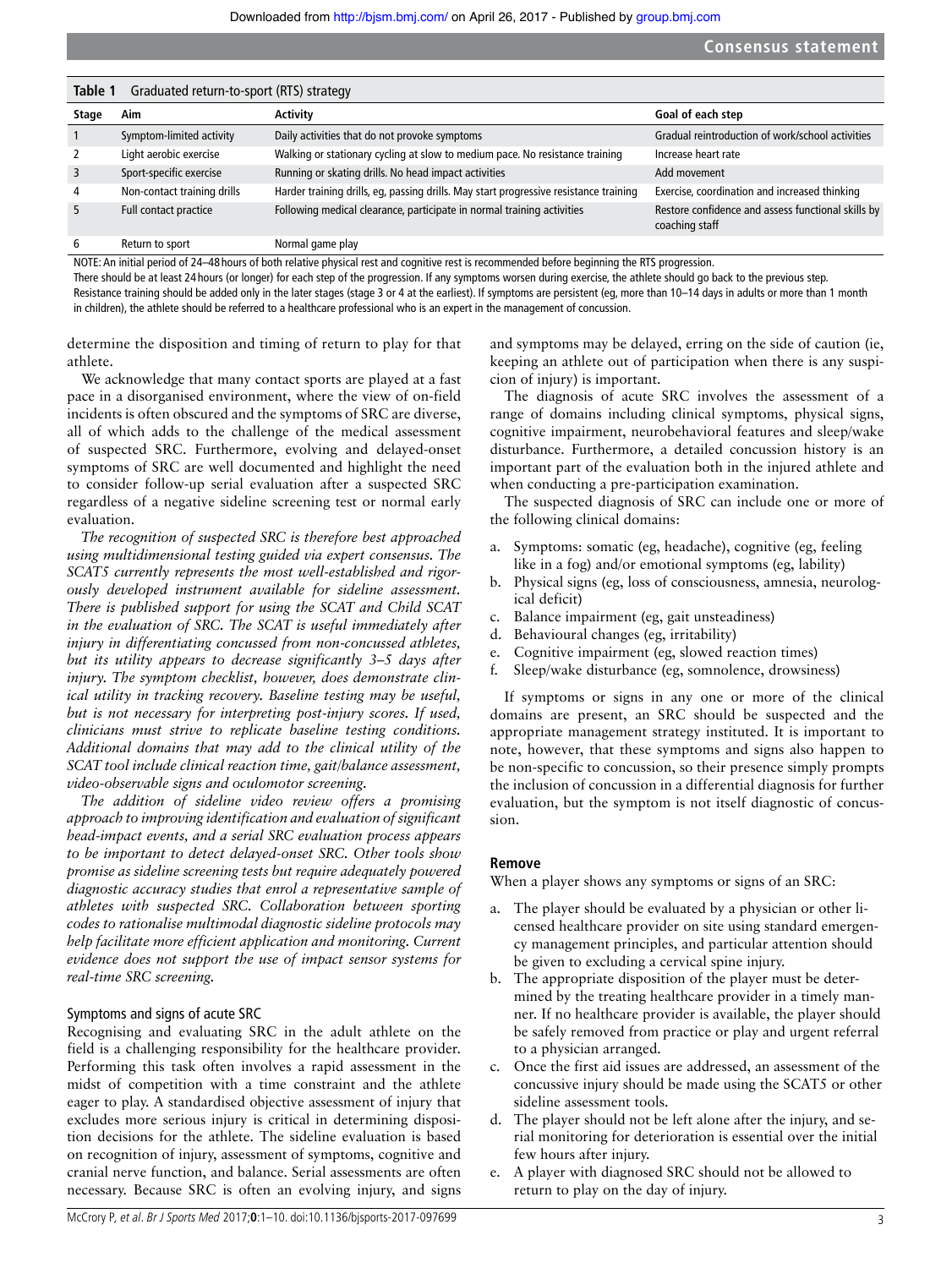<span id="page-3-0"></span>

| Table 2 | Graduated return-to-school strategy                             |                                                                                                                                                                                         |                                                                   |  |  |
|---------|-----------------------------------------------------------------|-----------------------------------------------------------------------------------------------------------------------------------------------------------------------------------------|-------------------------------------------------------------------|--|--|
| Stage   | Aim                                                             | Activity                                                                                                                                                                                | Goal of each step                                                 |  |  |
|         | Daily activities at home that do not give the child<br>symptoms | Typical activities of the child during the day as long as they<br>do not increase symptoms (eq, reading, texting, screen time).<br>Start with 5-15 min at a time and gradually build up | Gradual return to typical activities                              |  |  |
|         | School activities                                               | Homework, reading or other cognitive activities outside of<br>the classroom                                                                                                             | Increase tolerance to cognitive work                              |  |  |
| 3       | Return to school part-time                                      | Gradual introduction of schoolwork. May need to start with<br>a partial school day or with increased breaks during the day                                                              | Increase academic activities                                      |  |  |
| 4       | Return to school full time                                      | Gradually progress school activities until a full day can be<br>tolerated                                                                                                               | Return to full academic activities and catch up on<br>missed work |  |  |

*When a concussion is suspected, the athlete should be removed from the sporting environment and a multimodal assessment should be conducted in a standardised fashion (eg, the SCAT5). Sporting bodies should allow adequate time to conduct this evaluation. For example, completing the SCAT alone typically takes 10min. Adequate facilities should be provided for the appropriate medical assessment both on and off the field for all injured athletes. In some sports, this may require rule changes to allow an appropriate off-field medical assessment to occur without affecting the flow of the game or unduly penalising the injured player's team. The final determination regarding SRC diagnosis and/or fitness to play is a medical decision based on clinical judgement.*

#### **Re-evaluate**

An athlete with SRC may be evaluated in the emergency room or doctor's office as a point of first contact after injury or may have been referred from another care provider. In addition to the points outlined above, the key features of follow-up examination should encompass:

- a. A medical assessment including a comprehensive history and detailed neurological examination including a thorough assessment of mental status, cognitive functioning, sleep/ wake disturbance, ocular function, vestibular function, gait and balance.
- b. Determination of the clinical status of the patient, including whether there has been improvement or deterioration since the time of injury. This may involve seeking additional information from parents, coaches, teammates and eyewitnesses to the injury.
- Determination of the need for emergent neuroimaging to exclude a more severe brain injury (eg, structural abnormality).

#### **Neuropsychological assessment**

Neuropsychological assessment (NP) has been previously described by the CISG as a 'cornerstone' of SRC management. Neuropsychologists are uniquely qualified to interpret NP tests and can play an important role within the context of a multifaceted—multimodal and multidisciplinary approach to managing SRC. SRC management programmes that use NP assessment to assist in clinical decision-making have been instituted in professional sports, colleges and high schools.

The application of NP testing in SRC has clinical value and contributes significant information in SRC evaluation.<sup>[12–17](#page-8-5)</sup> Although in most cases, cognitive recovery largely overlaps with the time course of symptom recovery, cognitive recovery may occasionally precede or lag behind clinical symptom resolution, suggesting that the assessment of cognitive function should be an important component in the overall assessment of SRC

and, in particular, any return-to-play protocol.<sup>18 19</sup> It must be emphasised, however, that NP assessment should not be the sole basis of management decisions. Rather, it provides an aid to the clinical decision-making process in conjunction with a range of assessments of different clinical domains and investigational results.

It is recommended that all athletes should have a clinical neurological assessment (including evaluation of mental status/ cognition, oculomotor function, gross sensorimotor, coordination, gait, vestibular function and balance) as part of their overall management. This will normally be performed by the treating physician, often in conjunction with computerised NP screening tools.

Brief computerised cognitive evaluation tools are a commonly utilised component of these assessments worldwide given the logistical limitation in accessing trained neuropsychologists. However, it should be noted that these are not substitutes for complete NP assessment.

Baseline or pre-season NP testing was considered by the panel and was not felt to be required as a mandatory aspect of every assessment; however, it may be helpful or add useful information to the overall interpretation of these tests. It also provides an additional educative opportunity for the healthcare provider to discuss the significance of this injury with the athlete.

Post-injury NP testing is not required for all athletes. However, when this is considered necessary, the assessment should optimally be performed by a trained and accredited neuropsychologist. Although neuropsychologists are in the best position to interpret NP tests by virtue of their background and training, the ultimate return-to-play decision should remain a medical one in which a multidisciplinary approach, when possible, has been taken. In the absence of NP and other testing, a more conservative return-to-play approach may be appropriate.

Post-injury NP testing may be used to assist return-to-play decisions and is typically performed when an athlete is clinically asymptomatic. However, NP assessment may add important information in the early stages after injury.<sup>20 21</sup> There may be particular situations where testing is performed early to assist in determining aspects of management—for example, return to school in a paediatric athlete. This will normally be best determined in consultation with a trained neuropsychologist. $^{22}$ 

#### Concussion investigations

Over the past decade, we have observed major progress in clinical methods for evaluation of SRC and in determining the natural history of clinical recovery after injury. Critical questions remain, however, about the acute neurobiological effects of SRC on brain structure and function, and the eventual time course of physiological recovery after injury. Studies using advanced neuroimaging techniques have demonstrated that SRC is associated with changes in brain structure and function, which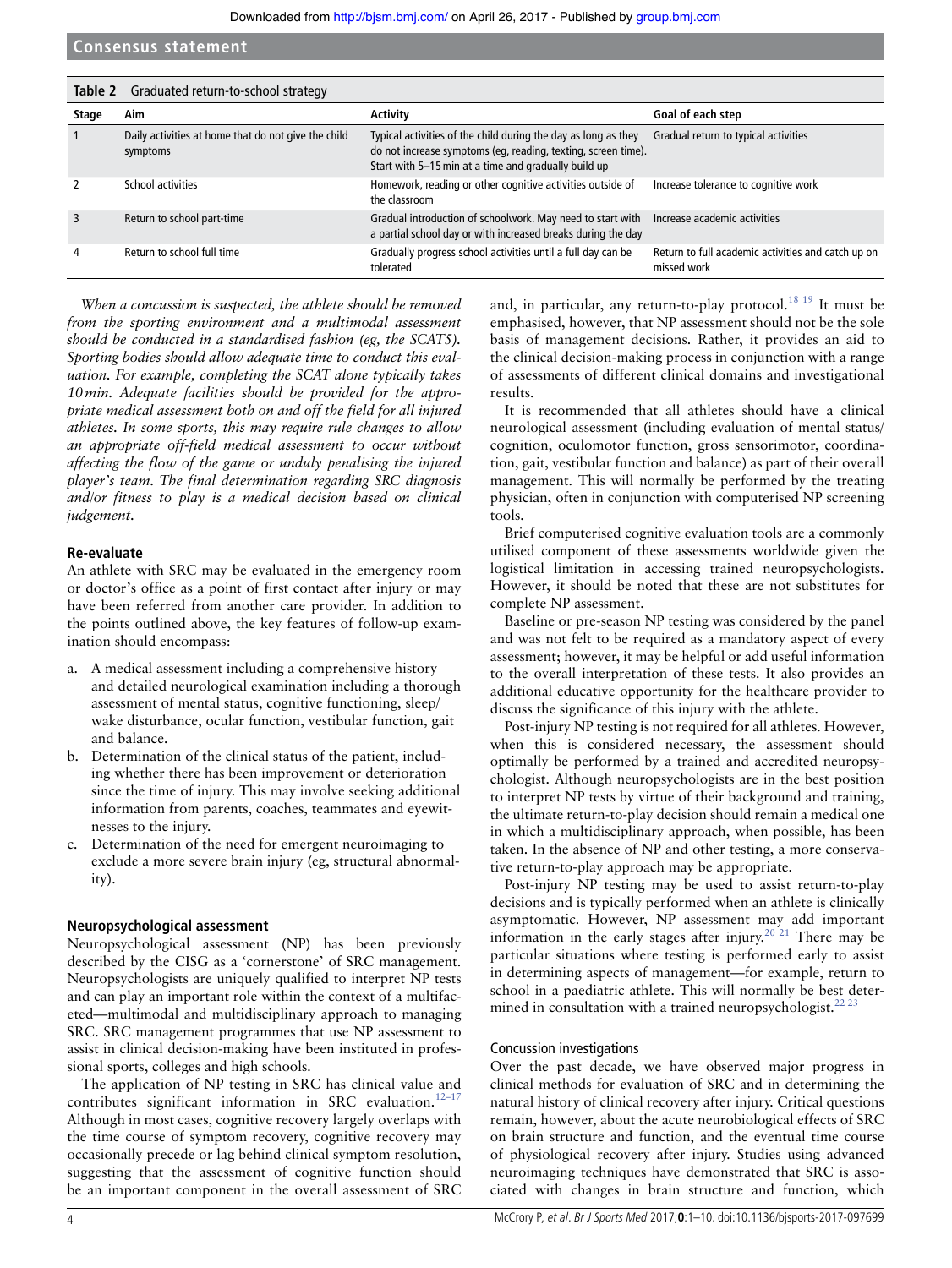correlate with post-concussive symptoms and performance in neurocognitive testing during the acute post-injury phase.

The assessment of novel and selective fluid (eg, blood, saliva and cerebrospinal fluid) biomarkers and genetic testing for TBI has rapidly expanded in parallel with imaging advances, but this currently has limited application to the clinical management of SRC. Extending from the broader TBI literature, there is also increasing interest in the role of genetics in predicting risk of (i) initial injury, (ii) prolonged recovery and long-term neurological health problems associated with SRC, and (iii) repetitive head-impact exposure in athletes.

Clinically, there is a need for diagnostic biomarkers as a more objective means to assess the presence/severity of SRC in athletes. Beyond the potential diagnostic utility, there is also keen interest in the development of prognostic biomarkers of recovery after SRC. Imaging and fluid biomarkers that reliably reflect the extent of neuronal, axonal and glial damage and/or microscopic pathology could conceivably diagnose and predict clinical recovery outcome and/or determine risk of potential cumulative impairments after SRC.

*Advanced neuroimaging, fluid biomarkers and genetic testing are important research tools, but require further validation to determine their ultimate clinical utility in evaluation of SRC.*

#### **Rest**

Most consensus and agreement statements for managing SRC recommend that athletes rest until they become symptom-free. Accordingly, prescribed rest is one of the most widely used interventions in this population. The basis for recommending physical and cognitive rest is that rest may ease discomfort during the acute recovery period by mitigating post-concussion symptoms and/or that rest may promote recovery by minimising brain energy demands following concussion.

*There is currently insufficient evidence that prescribing complete rest achieves these objectives. After a brief period of rest during the acute phase (24–48hours) after injury, patients can be encouraged to become gradually and progressively more active while staying below their cognitive and physical symptom-exacerbation thresholds (ie, activity level should not bring on or worsen their symptoms). It is reasonable for athletes to avoid vigorous exertion while they are recovering. The exact amount and duration of rest is not yet well defined in the literature and requires further study.*

#### **Rehabilitation**

This summary statement regarding the potential for concussion rehabilitation must be read in conjunction with the systematic review paper, which details the background, search strategy, citations and reasoning for this statement. As 'Rehabilitation' did not exist as a separate section in the previous Consensus Statements, this section is all in italics.

*SRCs can result in diverse symptoms and problems, and can be associated with concurrent injury to the cervical spine and peripheral vestibular system. The literature has not evaluated early interventions, as most individuals recover in 10–14 days. A variety of treatments may be required for ongoing or persistent symptoms and impairments following injury. The data support interventions including psychological, cervical and vestibular rehabilitation.*

*In addition, closely monitored active rehabilitation programmes involving controlled sub-symptom-threshold, submaximal exercise have been shown to be safe and may be of benefit in facilitating recovery. A collaborative approach to treatment,* 

*including controlled cognitive stress, pharmacological treatment, and school accommodations, may be beneficial.*

*Further research evaluating rest and active treatments should be performed using high-quality designs that account for potential confounding factors, and have matched controls and effect modifiers to best inform clinical practice and facilitate recovery after SRC.*

#### **Refer**

# Persistent symptoms

*A standard definition for persistent post-concussive symptoms is needed to ensure consistency in clinical management and research outcomes. The Berlin expert consensus is that use of the term 'persistent symptoms' following SRC should reflect failure of normal clinical recovery—that is, symptoms that persist beyond expected time frames (ie, >10–14 days in adults and >4 weeks in children).*

*'Persistent symptoms' does not reflect a single pathophysiological entity, but describes a constellation of non-specific post-traumatic symptoms that may be linked to coexisting and/ or confounding factors, which do not necessarily reflect ongoing physiological injury to the brain. A detailed multimodal clinical assessment is required to identify specific primary and secondary pathologies that may be contributing to persisting post-traumatic symptoms. At a minimum, the assessment should include a comprehensive history, focused physical examination, and special tests where indicated (eg, graded aerobic exercise test). Currently, while there is insufficient evidence for investigations, such as EEG, advanced neuroimaging techniques, genetic testing and biomarkers, to recommend a role in the clinical setting, their use in the research setting is encouraged.*

*Treatment should be individualised and target-specific medical, physical and psychosocial factors identified on assessment. There is preliminary evidence supporting the use of:*

- a. *an individualised symptom-limited aerobic exercise programme in patients with persistent post-concussive symptoms associated with autonomic instability or physical deconditioning, and*
- b. *a targeted physical therapy programme in patients with cervical spine or vestibular dysfunction, and*
- c. *a collaborative approach including cognitive behavioural therapy to deal with any persistent mood or behavioural issues.*

*Currently, there is limited evidence to support the use of pharmacotherapy. If pharmacotherapy is used, then an important consideration in return to sport is that concussed athletes should not only be free from concussion-related symptoms, but also should not be taking any pharmacological agents/medications that may mask or modify the symptoms of SRC. Where pharmacological therapy may be begun during the management of an SRC, the decision to return to play while still on such medication must be considered carefully by the treating clinician.*

*Overall, these are difficult cases that should be managed in a multidisciplinary collaborative setting, by healthcare providers with experience in SRC.*

#### **Recovery**

There is tremendous interest in identifying factors that might influence or modify outcome from SRC. Clinical recovery is defined functionally as a return to normal activities, including school, work and sport, after injury. Operationally, it encompasses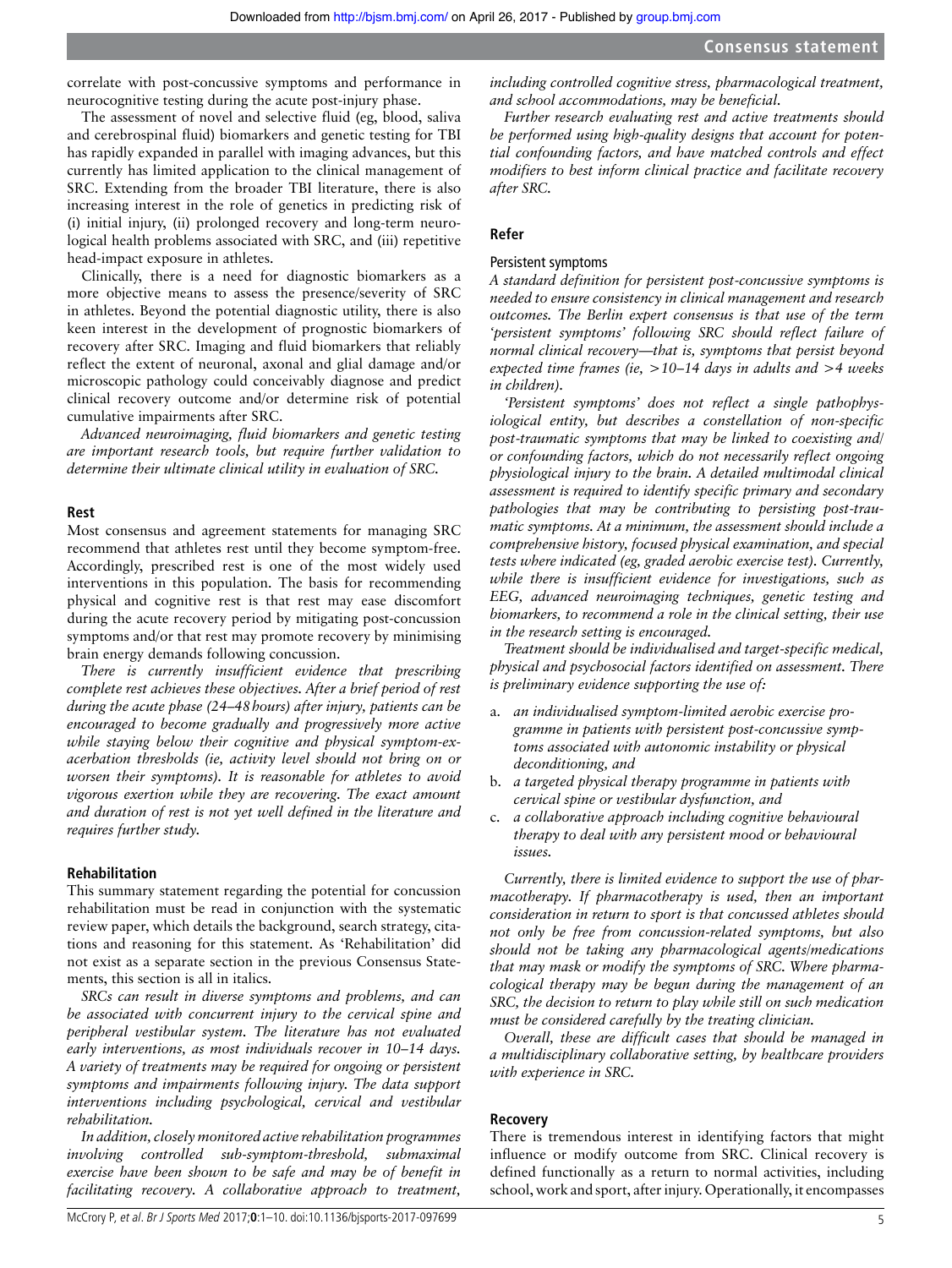a resolution of post-concussion-related symptoms and a return to clinically normal balance and cognitive functioning.

It is well established that SRCs can have large adverse effects on cognitive functioning and balance in the first 24–72hours after injury. Injured athletes report diverse physical, cognitive and emotional symptoms during the initial days after injury, and a greater number and severity of symptoms after an SRC predict a slower recovery in some studies.

For most injured athletes, cognitive deficits, balance and symptoms improve rapidly during the first 2 weeks after injury. Many past studies, particularly those published before 2005, concluded that most athletes recover from SRC and return to sport within 10 days. This is generally true, but that conclusion should be tempered by the fact that many studies reported group-level findings only, not clinical outcomes from individual athletes, and group statistical analyses can obscure subgroup results and individual differences. There is also historical evidence that some athletes returned to play while still symptomatic, well before they were clinically recovered. Moreover, during the past 10 years, there has been a steadily accumulating literature that a sizeable minority of youth, high-school and collegiate athletes take much longer than 10 days to clinically recover and return to sport.

Some authors have suggested that the longer recovery times reported in more recent studies partially reflects changes in the medical management of SRC, with adoption of the gradual return-to-play recommendations from the CISG statements. This seems likely because these return-to-play recommendations include no same-day return to play and a sequential progression through a series of steps before medical clearance for return to sport. Longer recovery times reported by some studies are also significantly influenced by ascertainment bias—that is, studies that rely, or report data, on clinical samples have a major selection bias and will report longer recovery times than those reported from truly incident cohort studies that provide a more accurate estimate of recovery time.

At present, it is reasonable to conclude that the large majority of injured athletes recover, *from a clinical perspective*, within the first month of injury. Neurobiological recovery might extend beyond clinical recovery in some athletes. Clinicians know that some student athletes report persistent symptoms for many months after injury, that there can be multiple causes for those symptoms, and that those individuals are more likely to be included in studies conducted at specialty clinics. There is a growing body of literature indicating that psychological factors play a significant role in symptom recovery and contribute to risk of persistent symptoms in some cases.

Researchers have investigated whether pre-injury individual differences, initial injury severity indicators, acute clinical effects, or subacute clinical effects or comorbidities influence outcome after SRC. Numerous studies have examined whether genetics, sex differences, younger age, neurodevelopmental factors such as attention deficit hyperactivity disorder or learning disability, personal or family history of migraine, or a personal or family history of mental health problems are predictors or effect modifiers of clinical recovery from SRC. Having a past SRC is a risk factor for having a future SRC, and having multiple past SRCs is associated with having more physical, cognitive and emotional symptoms before participation in a sporting season. Therefore, it is not surprising that researchers have studied whether having prior SRCs is associated with slower recovery from an athlete's next SRC. There have been inconsistent findings regarding whether specific *injury severity characteristics*, such as loss of consciousness, retrograde amnesia, or post-traumatic amnesia,

are associated with greater acute effects or prolonged recovery. Numerous *post-injury clinical factors*, such as the initial severity of cognitive deficits, the development of post-traumatic headaches or migraines, experiencing dizziness, difficulties with oculomotor functioning, and experiencing symptoms of depression have all been associated with worse outcomes in some studies.

*The strongest and most consistent predictor of slower recovery from SRC is the severity of a person's initial symptoms in the first day, or initial few days, after injury. Conversely, and importantly, having a low level of symptoms in the first day after injury is a favourable prognostic indicator. The development of subacute problems with migraine headaches or depression are likely risk factors for persistent symptoms lasting more than a month. Children, adolescents and young adults with a pre-injury history of mental health problems or migraine headaches appear to be at somewhat greater risk of having symptoms for more than 1 month. Those with attention deficit hyperactivity disorder or learning disabilities might require more careful planning and intervention regarding returning to school, but they do not appear to be at substantially greater risk of persistent symptoms beyond a month. Very little research to date has been carried out on children under the age of 13. There is some evidence that the teenage years, particularly the high-school years, might be the most vulnerable time period for having persistent symptoms with greater risk for girls than boys.*

#### Establishing time of recovery for SRC

*Establishing the time of recovery after an SRC is a difficult task for healthcare providers. These determinations have been limited by lack of a gold standard as well as subjective symptom scores and imperfect clinical and NP testing. In addition, patients frequently experience more persistent symptoms, including, but not limited to, chronic migraines, anxiety, post-traumatic stress disorder (PTSD), attention problems and sleep dysfunction. Clinicians must determine whether these are premorbid maladies, downstream effects of SRC, or unrelated challenges while being mindful of the potential for repeat injuries when returning patients to sport too early. Providers are often left in a quandary with limited data to make decisions. Moreover, recent literature suggests that the physiological time of recovery may outlast the time for clinical recovery. The consequence of this is as yet unknown, but one possibility is that athletes may be exposed to additional risk by returning to play while there is ongoing brain dysfunction.*

*In a research context, modalities that measure physiological change after SRC can be categorised into the following:*

- ► *functional MRI (fMRI)*
- ► *diffusion tensor imaging (DTI)*
- ► *magnetic resonance spectroscopy (MRS)*
- ► *cerebral blood flow (CBF)*
- ► *electrophysiology*
- ► *heart rate*
- ► *measure of exercise performance*
- ► *fluid biomarkers*
- ► *transcranial magnetic stimulation (TMS).*

*Owing to differences in modalities, time course, study design and outcomes, it is not possible to define a single 'physiological time window' for SRC recovery. Multiple studies suggest that physiological dysfunction may outlast current clinical measures of recovery, supporting a 'buffer zone' of gradually increasing activity before full contact risk. Future studies need to use generalisable populations, longitudinal designs following*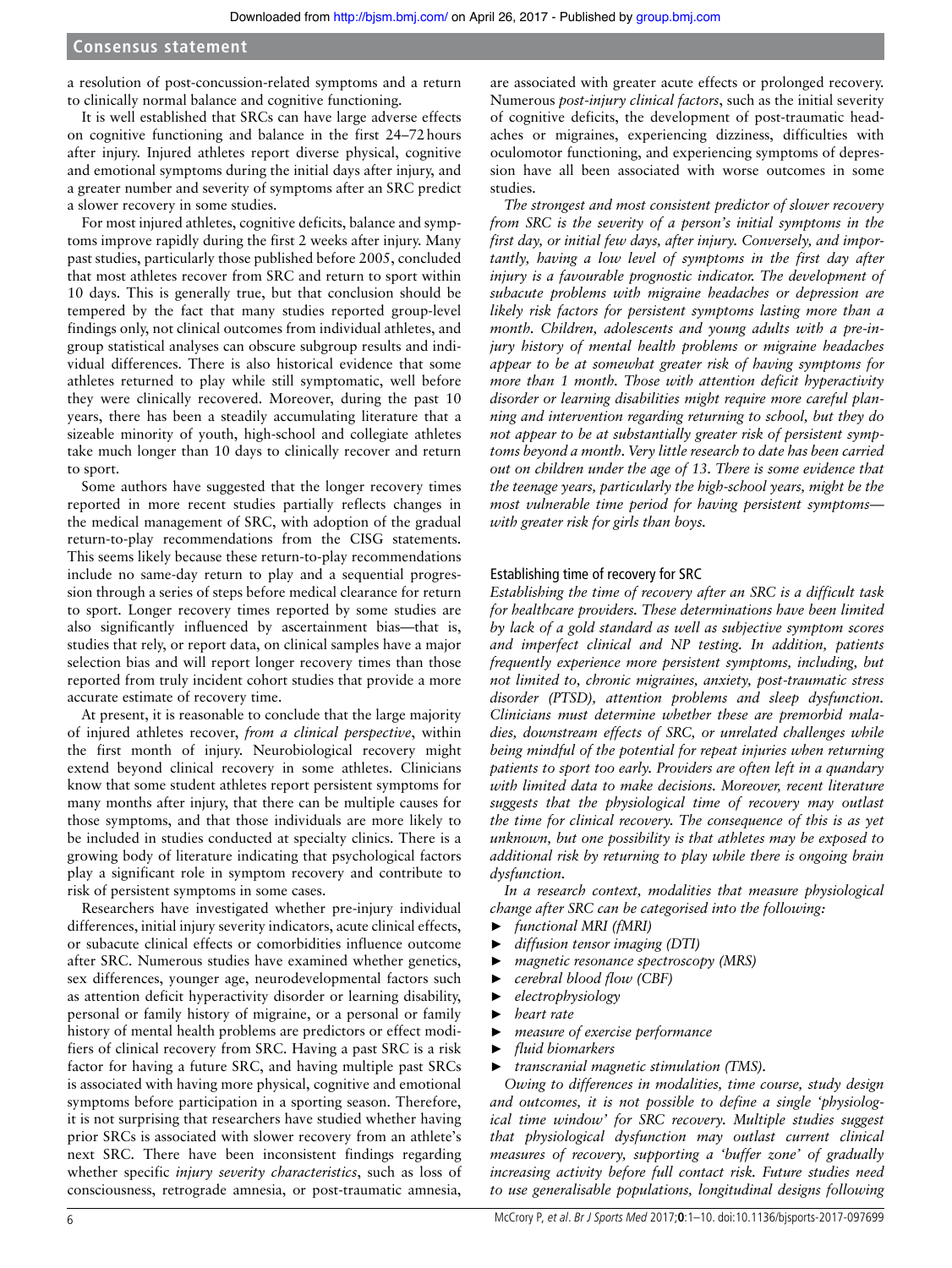*to physiological and clinical recovery, and careful correlation of neurobiological modalities with clinical measures. At this stage, these modalities, while useful as research tools, are not ready for clinical management.*

#### **Return to sport**

#### Graduated return to sport

The process of recovery and then return to sport participation after an SRC follows a graduated stepwise rehabilitation strategy, an example of which is outlined in [table](#page-2-0) 1. This table has been modified from previous versions to improve clarity.

After a brief period of initial rest (24–48hours), symptom-limited activity can be begun while staying below a cognitive and physical exacerbation threshold (stage 1). Once concussion-related symptoms have resolved, the athlete should continue to proceed to the next level if he/she meets all the criteria (eg, activity, heart rate, duration of exercise, etc) without a recurrence of concussion-related symptoms. Generally, each step should take 24hours, so that athletes would take a minimum of 1 week to proceed through the full rehabilitation protocol once they are asymptomatic at rest. However, the time frame for RTS may vary with player age, history, level of sport, etc, and management must be individualised.

In athletes who experience prolonged symptoms and resultant inactivity, each step may take longer than 24hours simply because of limitations in physical conditioning and recovery strategies outlined above. This specific issue of the role of symptom-limited exercise prescription in the setting of prolonged recovery is discussed in an accompanying systematic review.<sup>[24](#page-8-9)</sup> If any concussion-related symptoms occur during the stepwise approach, the athlete should drop back to the previous asymptomatic level and attempt to progress again after being free of concussion-related symptoms for a further 24hour period at the lower level.

#### **Reconsider**

The CISG also considered whether special populations should be managed differently and made recommendations for elite and young athletes.

#### Elite and non-elite athletes

All athletes, regardless of level of participation, should be managed using the same management principles noted above.

#### The child and adolescent athlete

*The management of SRC in children requires special paradigms suitable for the developing child. The paucity of studies that are specific to children, especially younger children, needs to be addressed as a priority, with the expectation that future CISG consensus meetings will have sufficient studies to review that are age-specific, of high quality, and with a low risk of bias.*

*We recommend that child and adolescent guidelines refer to individuals 18 years or less. Child-specific paradigms for SRC should apply to children aged 5–12 years, and adolescent-specific paradigms should apply to those aged 13–18 years. The literature does not adequately address the question of age groups in which children with SRC should be managed differently from adults. No studies have addressed whether SRC signs and symptoms differ from adults. The expected duration of symptoms in children with SRC is up to 4 weeks, and further research is required to identify predictors of prolonged recovery. It is recommended that age-specific validated symptom-rating scales be used in SRC assessment, and further research is required to establish the role and utility* 

*of computerised NP testing in this age group. Similar to adults, a brief period of physical and cognitive rest is advised after SRC followed by symptom-limited resumption of activity.*

*Schools are encouraged to have an SRC policy that includes education on SRC prevention and management for teachers, staff, students and parents, and should offer appropriate academic accommodation and support to students recovering from SRC. Students should have regular medical follow-up after an SRC to monitor recovery and help with return to school, and students may require temporary absence from school after injury.*

*Children and adolescents should not return to sport until they have successfully returned to school. However, early introduction of symptom-limited physical activity is appropriate.*

An example of the return-to-school progression is in [table](#page-3-0) 2.

#### **Residual effects and sequelae**

This summary statement regarding the potential for longterm sequelae following recurrent head trauma must be read in conjunction with the systematic review paper, which details the background, search strategy, citations and reasoning for this statement.<sup>[25](#page-9-0)</sup>

*The literature on neurobehavioral sequelae and long-term consequences of exposure to recurrent head trauma is inconsistent. Clinicians need to be mindful of the potential for long-term problems such as cognitive impairment, depression, etc in the management of all athletes. However, there is much more to learn about the potential cause-and-effect relationships of repetitive head-impact exposure and concussions. The potential for developing chronic traumatic encephalopathy (CTE) must be a consideration, as this condition appears to represent a distinct tauopathy with an unknown incidence in athletic populations. A cause-and-effect relationship has not yet been demonstrated between CTE and SRCs or exposure to contact sports. As such, the notion that repeated concussion or subconcussive impacts cause CTE remains unknown.*

*The new US National Institutes of Neurological Disease and Stroke (NINDS) and National Institute of Biomedical Imaging and Bioengineering (NIBIB) consensus criteria provide a standardised approach for describing the neuropathology of CTE. More research on CTE is needed to better understand the incidence and prevalence, the extent to which the NP findings cause specific clinical symptoms, the extent to which the neuropathology is progressive, the clinical diagnostic criteria, and other risk or protective factors. Ideally, well-designed case–control or cohort studies can begin to answer these important questions.*

#### **Risk reduction**

# Role of pre-participation SRC evaluation

Acknowledging the importance of an SRC history, and appreciating the fact that many athletes will not recognise all the SRCs they may have suffered in the past, a detailed SRC history is of value. $26-29$  Such a history may identify athletes who fit into a high-risk category and provides an opportunity for the healthcare provider to educate the athlete as to the significance of concussive injury.

A structured SRC history should include specific questions as to previous symptoms of an SRC and length of recovery, not just the perceived number of past SRCs. Note that dependence on the recall of concussive injuries by teammates or coaches is unreliable.<sup>26</sup> The clinical history should also include information about all previous head, face or cervical spine injuries, as these may also have clinical relevance. In the setting of maxillofacial and cervical spine injuries, coexistent concussive injuries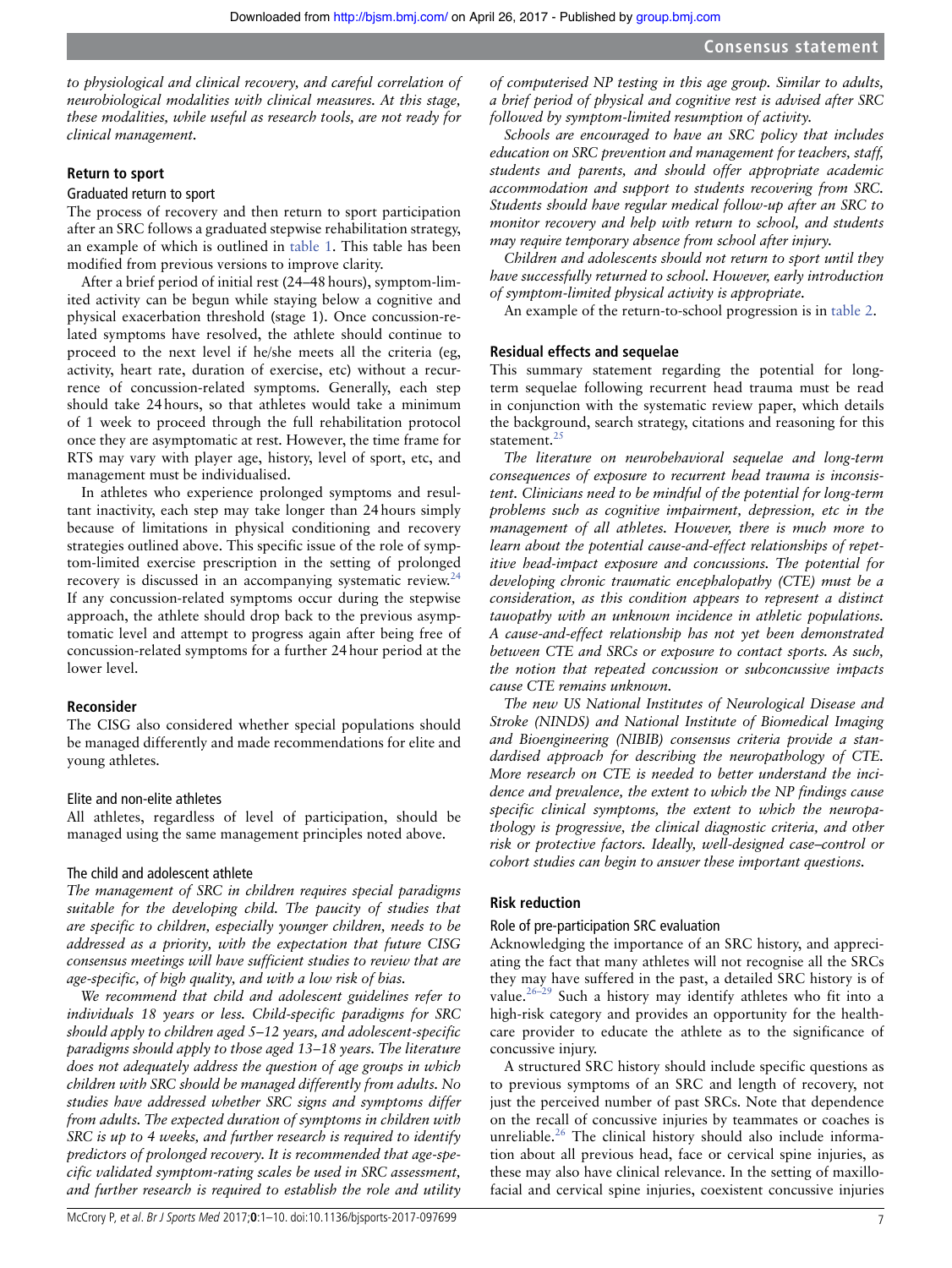may be missed unless specifically assessed. Questions pertaining to disproportionate impact versus symptom-severity matching may alert the clinician to a progressively increasing vulnerability to injury. As part of the clinical history, the health practitioner should seek details regarding protective equipment used at the time of injury for both recent and remote injuries.

There is an additional and often unrecognised benefit of the pre-participation physical examination insofar as the evaluation provides an educative opportunity with the player concerned, as well as consideration of modification of playing behaviour if required.

# Prevention

*While it is impossible to eliminate all concussion in sport, concussion-prevention strategies can reduce the number and severity of concussions in many sports. Until the past decade, there has been a relative paucity of scientifically rigorous evaluation studies examining the effectiveness of concussion-prevention strategies in sport.*

*The evidence examining the protective effect of helmets in reducing the risk of SRC is limited in many sports because of the nature of mandatory helmet regulations. There is sufficient evidence in terms of reduction of overall head injury in skiing/ snowboarding to support strong recommendations and policy to mandate helmet use in skiing/snowboarding. The evidence for mouthguard use in preventing SRC is mixed, but meta-analysis suggests a non-significant trend towards a protective effect in collision sports, and rigorous case–control designs are required to further evaluate this finding.*

*The strongest and most consistent evidence evaluating policy is related to body checking in youth ice hockey (ie, disallowing body checking under age 13), which demonstrates a consistent protective effect in reducing the risk of SRC. This evidence has informed policy change in older age groups in non-elite levels, which requires further investigation.*

*There is minimal evidence to support individual injury-prevention strategies addressing intrinsic risk factors for SRC in sport. However, there is some promise that vision training in collegiate American football players may reduce SRC. Limiting contact in youth football practices has demonstrated some promising results in reducing the frequency of head contact, but there is no evidence to support the translation of these findings to a reduction in SRC. Evaluation of fair play rules in youth ice hockey, tackle training without helmets and shoulder pads in youth American football, and tackle technique training in professional rugby do not lead to a reduction in SRC risk. A recommendation for stricter rule enforcement of red cards for high elbows in heading duels in professional soccer is based on evidence supporting a reduced risk of head contacts and concussion with such enforcement.*

*Despite a myriad of studies examining SRC-prevention interventions across several sports, some findings remain inconclusive because of conflicting evidence, lack of rigorous study design, and inherent study biases. A clear understanding of potentially modifiable risk factors is required to design, implement and evaluate appropriate prevention interventions to reduce the risk of SRC. In addition, risk factors should be considered as potential confounders or effect modifiers in any evaluation. Biomechanical research (eg, video-analysis) to better understand injury risk behaviour and mechanisms of injury associated with rules will better inform practice and policy decisions. In addition, psychological and sociocultural factors in sport play a significant role in the uptake of any injury-prevention strategy and require consideration.*

# Knowledge translation

The value of knowledge translation (KT) as part of SRC education is increasingly becoming recognised. Target audiences benefit from specific learning strategies. SRC tools exist, but their effectiveness and impact require further evaluation. The media is valuable in drawing attention to SRC, but efforts need to ensure that the public is aware of the right information, including uncertainties about long-term risks of adverse outcomes. Social media is becoming more prominent as an SRC education tool. Implementation of KT models is one approach organisations can use to assess knowledge gaps, identify, develop and evaluate education strategies, and use the outcomes to facilitate decision-making. Implementing KT strategies requires a defined plan. Identifying the needs, learning styles and preferred learning strategies of target audiences, coupled with evaluation, should be a piece of the overall SRC education puzzle to have an impact on enhancing knowledge and awareness.

As the ability to treat or reduce the effects of concussive injury after the event is an evolving science, education of athletes, colleagues and the general public is a mainstay of progress in this field. Athletes, referees, administrators, parents, coaches and healthcare providers must be educated regarding the detection of SRC, its clinical features, assessment techniques and principles of safe return to play. Methods to improve education, including web-based resources, educational videos and international outreach programmes, are important in delivering the message. Fair play and respect for opponents are ethical values that should be encouraged in all sports and sporting associations. Similarly, coaches, parents and managers play an important part in ensuring these values are implemented on the field of play. $30-43$ 

In addition, the support and endorsement of sporting bodies such as the International Ice Hockey Federation, Fédération Internationale de Football Association (FIFA) and the International Olympic Committee who initiated this endeavour, as well as organisations that have subsequently supported the CISG meetings, including World Rugby, the International Equestrian Federation and the International Paralympic Committee, should be commended.

# **CONCLUSION**

Since the 1970s, clinicians and scientists have begun to distinguish SRC from other causes of concussion and mTBI, such as motor vehicle crashes. While this seems like an arbitrary separation from other forms of TBI, which account for 80% of such injuries,  $44.45$  it is largely driven by sporting bodies that see the need to have clear and practical guidelines to determine recovery and safe return to play for athletes with an SRC.

In addition, sports participation provides unique opportunities to study SRC and mTBI, given the detailed SRC phenotype data that are typically available in many sports.<sup>[46](#page-9-4)</sup> Having said that, it is critical to understand that the lessons derived from non-sporting mTBI research informs the understanding of SRC (and vice versa), and this arbitrary separation of sporting versus non-sporting TBI should not be viewed as a dichotomous or exclusive view of TBI. One of the standout features of the Berlin CISG meeting was the engagement by experts from the TBI, dementia, imaging and biomarker world in the process and as coauthors of the systematic reviews, which are published in issue 10 of the *British Journal of Sports Medicine* (Volume 51, 2017).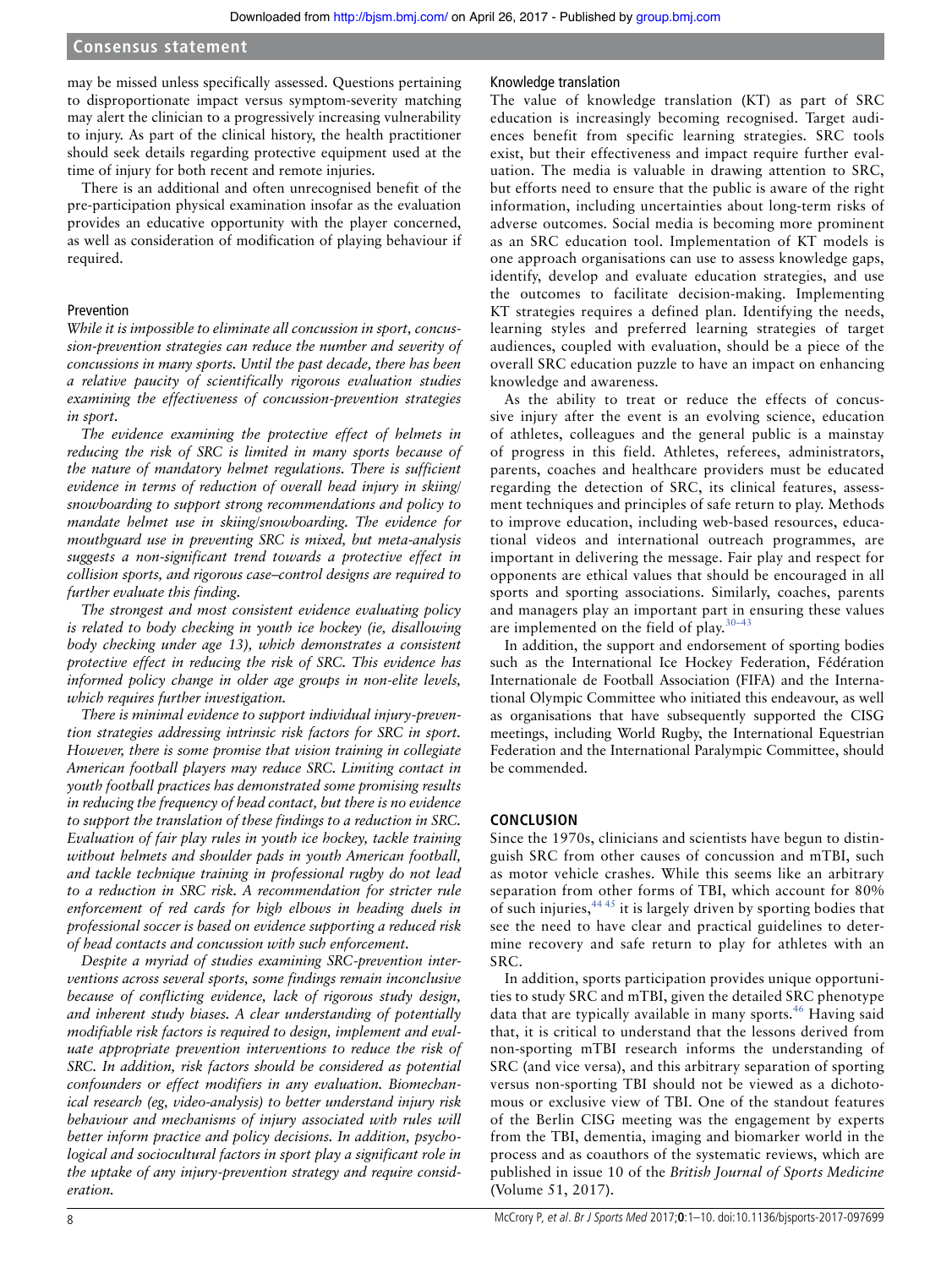This consensus document reflects the current state of knowledge and will need to be modified according to the development of new knowledge. It should be read in conjunction with the systematic reviews and methodology papers that accompany this document (*British Journal of Sports Medicine*, issues 9 and 10, 2017). This document is first and foremost intended to inform clinical practice; however, it must be remembered that, while agreement exists on the principal messages conveyed by this document, the authors acknowledge that the science of concussion is incomplete and therefore management and return-to-play decisions lie largely in the realm of clinical judgement on an individualised basis.

### **Author affiliations**

<sup>1</sup>The Florey Institute of Neuroscience and Mental Health, Heidelberg, Victoria, Australia

<sup>2</sup>Sport Injury Prevention Research Centre, Faculty of Kinesiology, University of Calgary, Calgary, Canada

<sup>3</sup> Swiss Concussion Center, Zurich, Switzerland

4 Spine Unit, Schulthess Clinic, Zurich, Switzerland

<sup>5</sup>International Ice Hockey Federation, Zurich, Switzerland

<sup>6</sup>Department of Neurosurgery, North Shore University Health System, Evanston, Illinois, USA

<sup>7</sup>Department of Kinesiology, University of Michigan, Ann Arbor, Michigan, USA <sup>8</sup>Centre for the Study of Traumatic Encephalopathy, Boston University School of Medicine, Boston, Massachusetts, USA

9 Division of Health Care and Outcomes Research, Toronto Western Research Institute, Toronto, Canada

<sup>10</sup>Department of Psychology, University of Missouri - Kansas City, State College, Pennsylvania, USA

<sup>11</sup>Psychological and Neurobehavioral Associates, Inc

<sup>12</sup>Department of Pathology, University of Maryland, Baltimore, Baltimore, Maryland, USA

<sup>13</sup>Florey Institute of Neuroscience and Mental Health - Austin Campus, Heidelberg, Victoria, Australia

14Murdoch Childrens Research Institute, Parkville, Victoria, Australia

<sup>15</sup>Department of Neurological Surgery, University of Washington, Seattle, Washington, USA

<sup>16</sup>Department of Kinesiology, University of Calgary, Calgary, Canada

<sup>17</sup>Department of Orthosurgery, Oslo University Hospital, Oslo, Norway

<sup>18</sup>Department of Neurology, University Hospital Zurich, Zurich, Switzerland

19Schulthess Clinic, Zurich, Switzerland

<sup>20</sup>Department of Neurosurgery, UCLA Steve Tisch BrainSPORT Program, Los Angeles, California, USA

<sup>21</sup>Department of Pediatrics / Pediatric Neurology, Mattel Children's Hospital UCLA, Los Angeles, California, USA

<sup>22</sup>Sports Medicine Research laboratory, University of North Carolina at Chapel Hill, Chapel Hill, North Carolina, USA

<sup>23</sup>Departments of Rehabilitation Medicine, Orthopaedics and Sports Medicine and Neurological Surgery, University of Washington, Seattle, Washington, USA

<sup>24</sup>Physical Medicine and Rehabilitation, Harvard Medical School; & Red Sox Foundation and Massachusetts General Hospital Home Base Program, Boston, Massachusetts, USA

<sup>25</sup>Department of Neurosurgery, University of Toronto, Toronto, Ontario, Canada 26 Kanata, Ontario, Canada

<sup>27</sup>The Sports Neurology Clinic, Brighton, Michigan, USA

<sup>28</sup>Department of Orthopaedics, SUNY Buffalo, Buffalo, New York, USA

<sup>29</sup>Centre for Health Exercise and Sports Medicine, The University of Melbourne, Melbourne, Australia

<sup>30</sup>Melbourne Brain Centre, Florey Institute of Neuroscience and Mental Health -

Austin Campus, Heidelberg, Victoria, Australia 31Olympic Park Sports Medicine Centre, Melbourne, Australia

<sup>32</sup>Department of Neurosurgery, University of California San Francisco, San Francisco,

California, USA<br><sup>33</sup>Neurosurgery, Medical College of Wisconsin, Milwaukee, Wisconsin, USA

34Sports Medicine, Children's Hospital Boston, Boston, Massachusetts, USA 35Department of Emergency Medicine, Children's Hospital Boston, Boston, Massachusetts, USA

36Tokushima Daigaku Byoin, Tokushima, Japan

<sup>37</sup> Section of Sports Medicine, Faculty of Health Sciences, University of Pretoria, Johannesburg, South Africa

<sup>38</sup>Department of Emergency Medicine. Faculty of Health Sciences, University of the Witwatersrand, Johannesburg, South Africa

<sup>39</sup>Department of Athletic Medicine, Princeton University, Princeton, USA <sup>40</sup>Faculty of Kinesiology, University of Calgary, Calgary, Canada

<sup>41</sup> Department of Neurological Surgery, Vanderbilt University Medical Center, Franklin,

Tennessee, USA<br><sup>42</sup>Vanderbilt Sports Concussion Center, Vanderbilt University Medical Center, Franklin, Tennessee, USA

43Division of Neurosurgery, Toronto Western Hospital and University of Toronto, Toronto, Canada

44Canadian Sports Concussion Project, Toronto, Canada

45International Concussion and Head Injury Research Foundation (ICHIRF), London, UK

<sup>56</sup>Department of Neurology, Slingeland Ziekenhuis, Doetinchem, The Netherlands

#### **Competing interests** None declared.

**Provenance and peer review** Not commissioned; internally peer reviewed.

© Article author(s) (or their employer(s) unless otherwise stated in the text of the article) 2017. All rights reserved. No commercial use is permitted unless otherwise expressly granted.

# **REFERENCES**

- <span id="page-8-0"></span>1 Aubry M, Cantu R, Dvorak J, et al; Concussion in Sport (CIS) Group. Summary and agreement statement of the 1st international symposium on concussion in sport, Vienna 2001. [Clin J Sport Med](http://dx.doi.org/10.1097/00042752-200201000-00005) 2002;12:6–11.
- 2 McCrory P Johnston K, Meeuwisse W, et al. Summary and agreement statement of the 2nd international conference on concussion in sport, Prague 2004. Br J Sports [Med](http://dx.doi.org/10.1136/bjsm.2005.018614) 2005;39:i78–i86.
- 3 McCrory P, Meeuwisse W, Johnston K, et al. Consensus statement on concussion in sport - the third international conference on concussion in sport held in Zurich, November 2008. [Phys Sportsmed](http://dx.doi.org/10.3810/psm.2009.06.1721) 2009;37:141–59.
- 4 McCrory P, Meeuwisse WH, Aubry M, et al. Consensus statement on concussion in sport: the 4th international conference on concussion in sport held in Zurich, november 2012. [Br J Sports Med](http://dx.doi.org/10.1136/bjsports-2013-092313) 2013;47:250–8.
- <span id="page-8-1"></span>5 Meeuwisse W, Schneider K, Dvorak J, et al. The berlin 2016 process: a summary of methodology for the 5th international consensus conference on concussion in sport. Br J Med 2017. (accepted and in press 22/1/2017).
- <span id="page-8-2"></span>6 Maddocks D, Dicker G. An objective measure of recovery from concussion in Australian rules footballers. Sport Health 1989;7:6–7.
- <span id="page-8-4"></span>7 Maddocks DL, Dicker GD, Saling MM. The assessment of orientation following concussion in athletes. [Clin J Sport Med](http://dx.doi.org/10.1097/00042752-199501000-00006) 1995;5:32-5.
- <span id="page-8-3"></span>8 McCrea M. Standardized mental status assessment of sports concussion. Clin J Sport [Med](http://dx.doi.org/10.1097/00042752-200107000-00008) 2001;11:176–81.
- 9 McCrea M, Kelly JP, Randolph C, et al. Standardized assessment of concussion (SAC): on-site mental status evaluation of the athlete. [J Head Trauma Rehabil](http://dx.doi.org/10.1097/00001199-199804000-00005) 1998;13:27–35.
- 10 McCrea M, Randolph C, Kelly J. The Standardized Assessment of Concussion (SAC): Manual for Administration, Scoring and Interpretation. 2nd ed. Waukesha: WI, 2000.
- 11 McCrea M, Kelly JP, Kluge J, et al. Standardized assessment of concussion in football players. [Neurology](http://dx.doi.org/10.1212/WNL.48.3.586) 1997;48:586–8.
- <span id="page-8-5"></span>12 Collie A, Darby D, Maruff P. Computerised cognitive assessment of athletes with sports related head injury. [Br J Sports Med](http://dx.doi.org/10.1136/bjsm.35.5.297) 2001;35:297-302.
- 13 Collie A, Maruff P. Computerised neuropsychological testing. [Br J Sports Med](http://dx.doi.org/10.1136/bjsm.37.1.2) 2003;37:2–3.
- 14 Collie A, Maruff P, McStephen M, et al. Psychometric issues associated with computerised neuropsychological assessment of concussed athletes. [Br J Sports Med](http://dx.doi.org/10.1136/bjsm.37.6.556) 2003;37:556–9.
- 15 Collins MW, Grindel SH, Lovell MR, et al. Relationship between concussion and neuropsychological performance in college football players. [Jama](http://dx.doi.org/10.1001/jama.282.10.964) 1999;282:964–70.
- 16 Lovell MR. The relevance of neuropsychologic testing for sports-related head injuries. [Curr Sports Med Rep](http://dx.doi.org/10.1249/00149619-200202000-00003) 2002;1:7–11.
- 17 Lovell MR, Collins MW. Neuropsychological assessment of the college football player. [J Head Trauma Rehabil](http://dx.doi.org/10.1097/00001199-199804000-00004) 1998;13:9–26.
- <span id="page-8-6"></span>18 Bleiberg J, Cernich AN, Cameron K, et al. Duration of cognitive impairment after sports concussion. [Neurosurgery](http://dx.doi.org/10.1227/01.NEU.0000118820.33396.6A) 2004;54:1073–78–78–80.
- 19 Bleiberg J, Warden D. Duration of cognitive impairment after sports concussion. Neurosurgery 2005;56:E1166.
- <span id="page-8-7"></span>20 Broglio SP, Macciocchi SN, Ferrara MS. Neurocognitive performance of concussed athletes when symptom free. J Athl Train 2007;42:504-8.
- 21 Broglio SP, Macciocchi SN, Ferrara MS. Sensitivity of the concussion assessment battery. [Neurosurgery](http://dx.doi.org/10.1227/01.NEU.0000255479.90999.C0) 2007;60:1050–7–7–8.
- <span id="page-8-8"></span>22 Gioia G, Janusz J, Gilstein K, et al. Neueopsychological management of consussion in children and adolescents: effects of age and gender on ImPact. abstract). Br J Sp Med 2004;38:657.
- 23 McCrory P, Collie A, Anderson V, et al. Can we manage sport related concussion in children the same as in adults? [Br J Sports Med](http://dx.doi.org/10.1136/bjsm.2004.014811) 2004;38:516-9.
- <span id="page-8-9"></span>24 Makdissi M, Schneider K, Feddermann-Demont N, et al. Approach to investigation and treatment of persistent symptoms following sport-related concussion: a systematic review. Br J Sports Med. In Press. 2017.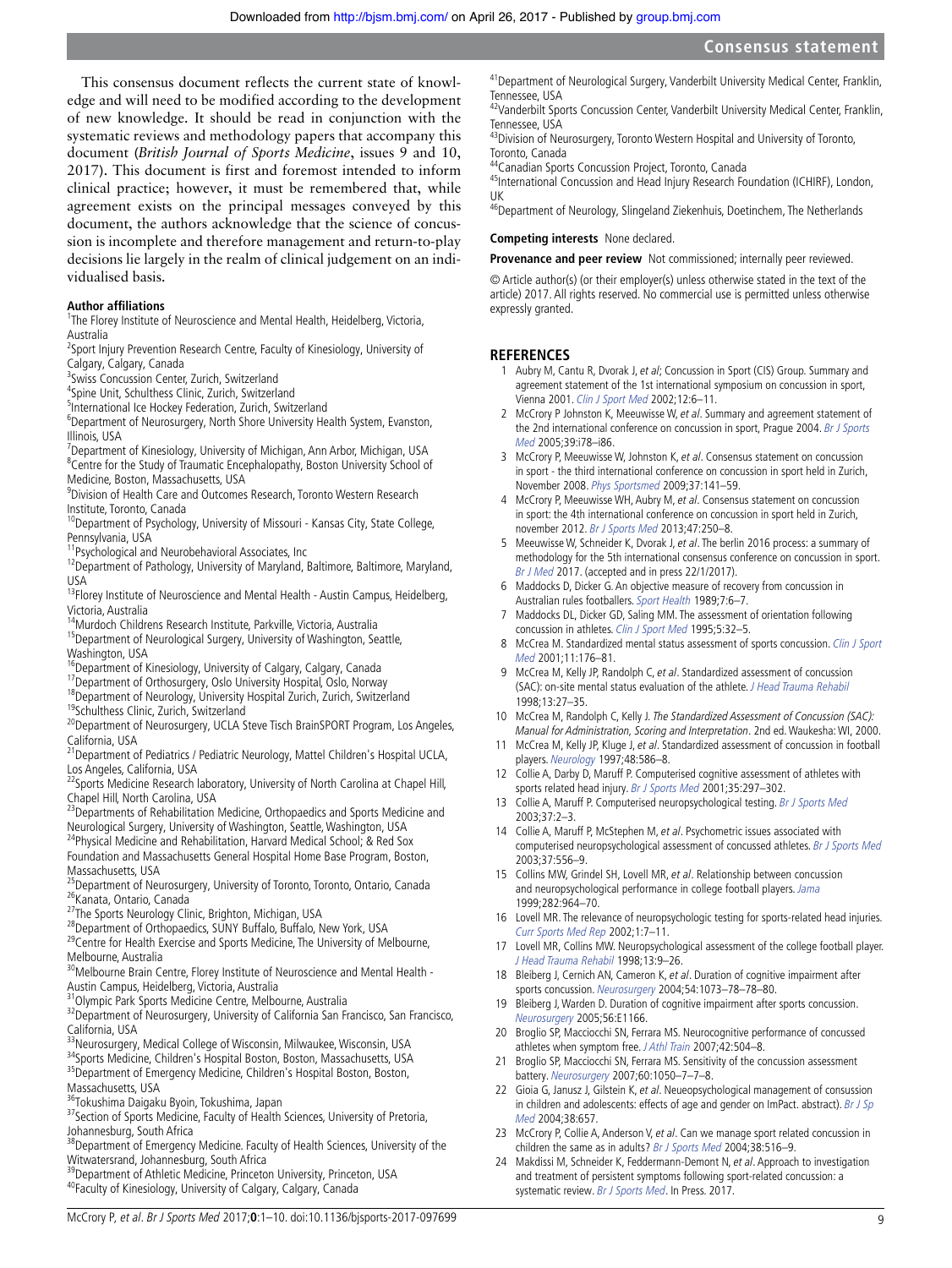- <span id="page-9-0"></span>25 Manley G, Cantu R, Iverson G RC, et al. Long term neurodegenerative disease following concussion and mild TBI. Br J Sports Med. In Press. 2017.
- <span id="page-9-1"></span>26 McCrory P. Preparticipation assessment for head injury. [Clin J Sport Med](http://dx.doi.org/10.1097/00042752-200405000-00006) 2004;14:139–44.
- 27 Johnston KM, Lassonde M, Ptito A. A contemporary neurosurgical approach to sport-related head injury: the McGill concussion protocol. [J Am Coll Surg](http://dx.doi.org/10.1016/S1072-7515(01)00797-9) 2001;192:515–24.
- 28 Delaney J, Lacroix V, Leclerc S, et al. Canadian football league season.. Clin J Sport Med 1997;2000:9–14.
- 29 Delaney JS, Lacroix VJ, Leclerc S, et al. Concussions among university football and soccer players. [Clin J Sport Med](http://dx.doi.org/10.1097/00042752-200211000-00003) 2002:12:331-8.
- <span id="page-9-2"></span>30 Johnston KM, Bloom GA, Ramsay J, et al. Current concepts in concussion rehabilitation. [Curr Sports Med Rep](http://dx.doi.org/10.1249/00149619-200412000-00006) 2004;3:316–23.
- 31 Denke NJ. Brain injury in sports. [J Emerg Nurs](http://dx.doi.org/10.1016/j.jen.2008.04.013) 2008;34:363–4.
- 32 Gianotti S, Hume PA. Concussion sideline management intervention for rugby union leads to reduced concussion claims. NeuroRehabilitation 2007;22:181–9.
- 33 Guilmette TJ, Malia LA, McQuiggan MD. Concussion understanding and management among new England high school football coaches. [Brain Inj](http://dx.doi.org/10.1080/02699050701633080) 2007;21:1039–47.
- 34 Hootman JM, Dick R, Agel J. Epidemiology of collegiate injuries for 15 sports: summary and recommendations for injury prevention initiatives. J Athl Train 2007;42:311–9.
- 35 Valovich McLeod TC, Schwartz C, Bay RC. Sport-related concussion misunderstandings among youth coaches. [Clin J Sport Med](http://dx.doi.org/10.1097/JSM.0b013e31803212ae) 2007;17:140–2.
- 36 Sye G, Sullivan SJ, McCrory P. High school rugby players' understanding of concussion and return to play guidelines. [Br J Sports Med](http://dx.doi.org/10.1136/bjsm.2005.020511) 2006;40:1003–5.
- 37 Theye F, Mueller KA. "Heads up": concussions in high school sports. [Clin Med Res](http://dx.doi.org/10.3121/cmr.2.3.165) 2004;2:165–71.
- 38 Kashluba S, Paniak C, Blake T, et al. A longitudinal, controlled study of patient complaints following treated mild traumatic brain injury. [Arch Clin Neuropsychol](http://dx.doi.org/10.1016/j.acn.2003.09.005) 2004;19:805–16.
- 39 Gabbe B, Finch CF, Wajswelner H, et al. Does community-level Australian football support injury prevention research? [J Sci Med Sport](http://dx.doi.org/10.1016/S1440-2440(03)80259-1) 2003;6:231-6.
- 40 Kaut KP, DePompei R, Kerr J, et al. Reports of head injury and symptom knowledge among college athletes: implications for assessment and educational intervention. [Clin J Sport Med](http://dx.doi.org/10.1097/00042752-200307000-00004) 2003;13:213–21.
- 41 Davidhizar R, Cramer C. "The best thing about the hospitalization was that the nurses kept me well informed" Issues and strategies of client education. [Accid](http://dx.doi.org/10.1054/aaen.2002.0365)  [Emerg Nurs](http://dx.doi.org/10.1054/aaen.2002.0365) 2002;10:149–54.
- 42 McCrory P. What advice should we give to athletes postconcussion? [Br J Sports Med](http://dx.doi.org/10.1136/bjsm.36.5.316) 2002;36:316–8.
- 43 Bazarian JJ, Veenema T, Brayer AF, et al. Knowledge of concussion guidelines among practitioners caring for children. [Clin Pediatr](http://dx.doi.org/10.1177/000992280104000405) 2001;40:207–12.
- <span id="page-9-3"></span>44 Langlois JA, Rutland-Brown W, Wald MM. The epidemiology and impact of traumatic brain injury: a brief overview. J Head Trauma Rehabil 2006;21:375–8.
- 45 Langlois JA, Sattin RW. Traumatic brain injury in the United States: research and programs of the centers for disease control and prevention (CDC). J Head Trauma Rehabil 2005;20:187–8.
- <span id="page-9-4"></span>46 Kelly JP, Rosenberg JH. The development of guidelines for the management of concussion in sports. [J Head Trauma Rehabil](http://dx.doi.org/10.1097/00001199-199804000-00008) 1998;13:53–65.

# **APPENDIX 1**

**Scientific Committee** Willem Meeuwisse liří Dvořák Ruben Echemendia Lars Engebretsen Nina Feddermann-Demont Paul McCrory Michael Makdissi Michael McCrea **Jon Patricios** Kathrvn Schneider Allen Sills

#### **Expert Panel**

Mark Aubry Julian Bailes Steven P. Broglio Robert C. Cantu David Cassidy Rudolph Castellani Gavin A. Davis Richard Ellenbogen Carolyn Emery Christopher Giza **Kevin Guskiewicz** Stanley A. Herring Grant L. Iverson Karen Johnston Jamie Kissick **Jeffrey Kutcher** John Leddy David Maddocks Geoffrey T. Manley William Meehan Shinji Nagahiro Margot Putukian

**Martin Raftery Charles Tator** Michael Turner Pieter Vos

Participated as coauthor but did not attend meeting due to illness Frin Bigler

#### **Observers**

Vicki Anderson Donna Broshek **Tracey Covassin** Chantel Debert Gordon Fuller Gerry Gioja Peter Harcourt Sidney Hines Barry Jordan Simon Kemp Michael Loosemore Thomas McCallister Andrew Macintosh Jennie Ponsford Alain Ptito Laura Purcell **Tad Seifert** Gary Solomon **John Sullivan** Tamara Valovich-McLeod **Keith Yates**